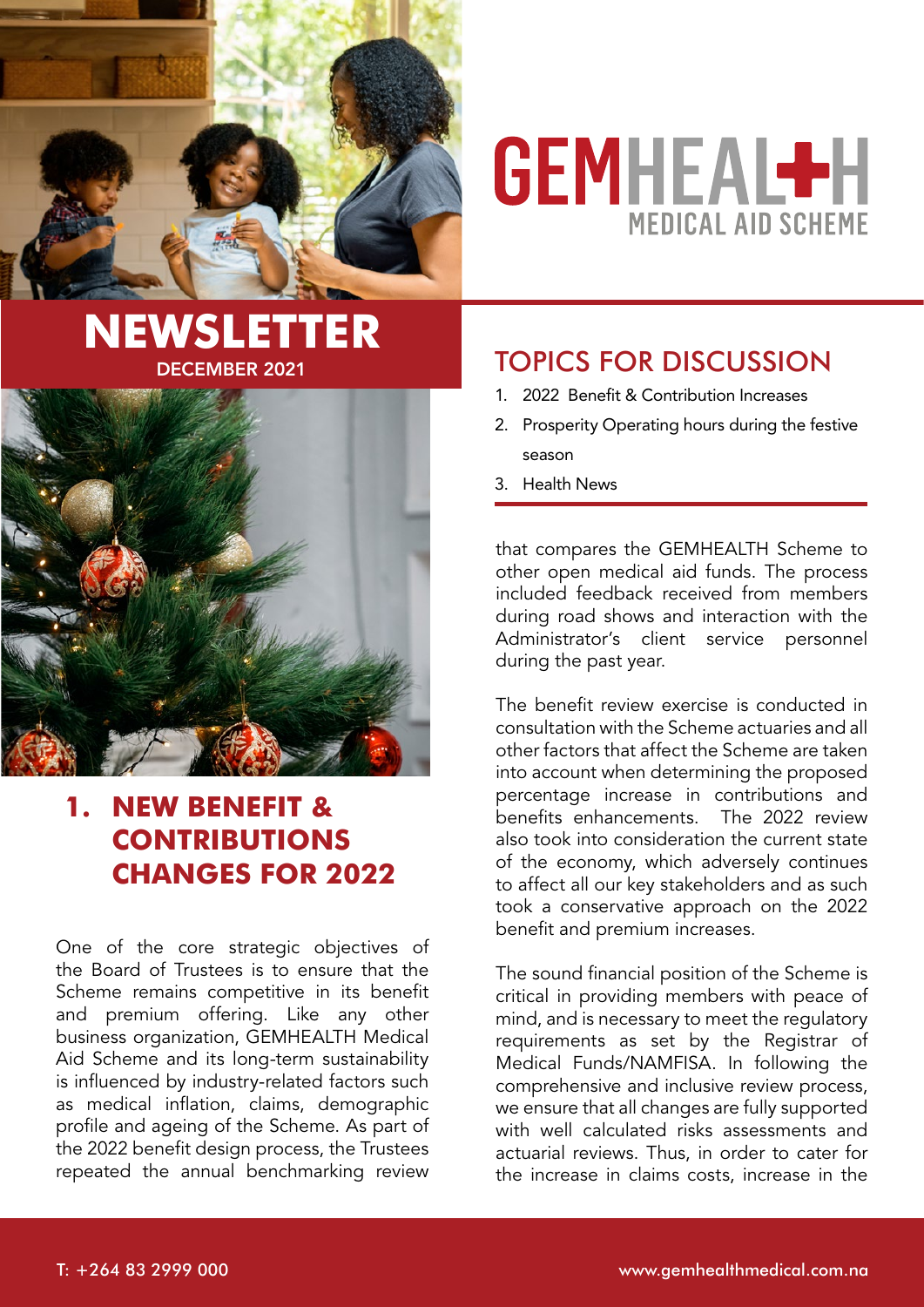Scheme tariff structure for 2022, expected continuation of increase in utilisation of benefits, and benefit enhancements effective 01 January 2022, the Board of Trustees herewith announce:

An overall premium increase effective 1st of April 2022 as follow:

- Option 1: Overall increase of 4.5 % on all income brackets
- Option 2: 0% increase

Attached on page 3, is the new 2022 premium tables effective 01 April 2022. Please note that the implementation of the new changes effective 01 January 2022, will only include the introduction of the new benefits.

We trust that you will understand the circumstances under which the above decisions have been made. We ask that you bear with us as we work towards ensuring that the GEMHEALTH Medical Aid Scheme survives the challenges of time, and remains affordable and sustainable. We will continue to strive to ensure that we do our best to live up to your expectations and offer your initiatives to best manage your healthcare expenses, reduce your out-of-pocket expenses and continue to have access to quality healthcare benefits and services.

In conclusion, the Board of Trustees would like to take this opportunity to wish all members and their loved ones a joyous festive season, and encourage members to remain safe by following the Covid regulations and for the ones traveling during this period to adhere to the road rules and to drive safely.

1.1 Additional Benefit Changes:

All benefit categories received an overall inflationary increase for 2022, however, listed benefits below received a higher percentage increase. All the new increased benefits will be effective 01 January 2022. Please refer to Annexure A, for the new benefit structure.

Summary of benefit changes:

| <b>No</b>      | <b>Benefit</b>                                          | <b>Current Benefit</b>                                                                          | <b>New Benefit Effective 01 January</b><br>2022                                                |
|----------------|---------------------------------------------------------|-------------------------------------------------------------------------------------------------|------------------------------------------------------------------------------------------------|
| 1              | <b>MRI &amp; CT Scans</b>                               | <b>Option 1</b><br>N\$ 19,500 pbpa<br><b>Option 2</b><br>N\$14 600 pbpa                         | <b>Option 1</b><br>N\$ 36,450 pfpa<br><b>Option 2</b><br>N\$30,150 pfpa                        |
| $\overline{2}$ | <b>Paramedic Services</b><br><b>Biokinetic Benefits</b> | Option 1 - N\$15,160 pbpa<br>Biokinetics limited to N\$2,900 pbpa<br>Options 2 - N\$7, 800 pbpa | Option 1 - N\$15,700 pbpa<br>Biokinetics limited to N\$3,000 pbpa<br>Options 2 - N\$8,100 pbpa |

>>> Continue on next page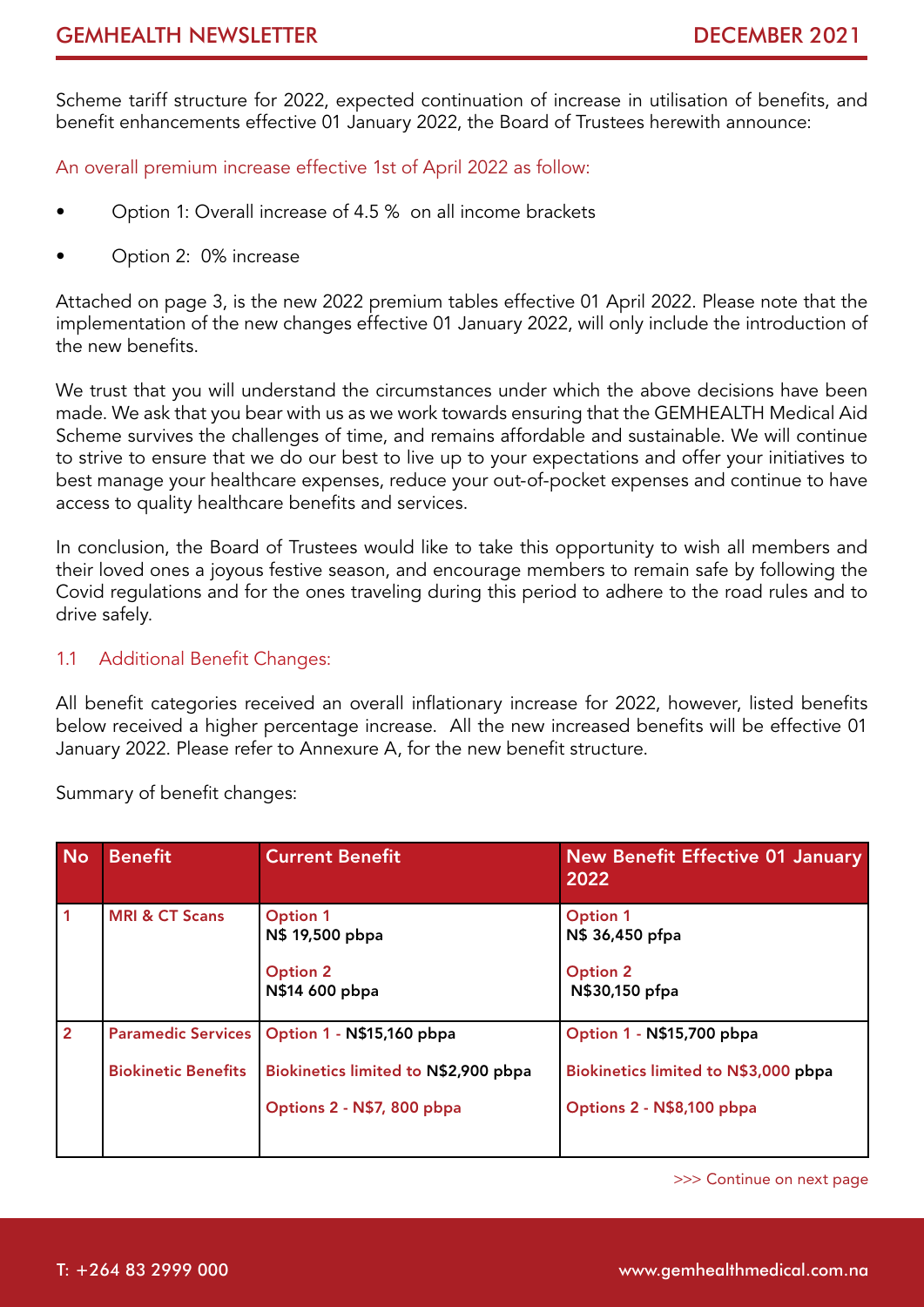| <b>No</b> | <b>Benefit</b>                                                                                          | <b>Current Benefit</b>               | <b>New Benefit Effective 01 January</b><br>2022                                                                                                                                                                                                                                                                                                                                                                                                                                                                                                                                      |
|-----------|---------------------------------------------------------------------------------------------------------|--------------------------------------|--------------------------------------------------------------------------------------------------------------------------------------------------------------------------------------------------------------------------------------------------------------------------------------------------------------------------------------------------------------------------------------------------------------------------------------------------------------------------------------------------------------------------------------------------------------------------------------|
|           |                                                                                                         | Biokinetics limited to N\$1,450 pbpa | Biokinetics : limited to N\$1 500 pb<br>NB: Biokinetic treatment related to the<br>following conditions may be covered from<br>the OAL, based on the clinical protocols.<br>Orthopaedic surgeries<br>$\bullet$<br>Spinal surgeries /Injuries<br>All tendon and ligament injuries/<br>surgeries<br>Post Cardio Thoracic surgeries<br>$\bullet$<br>Brain / Head injuries<br>$\bullet$<br>CVA / Stroke<br>$\bullet$<br>Post Burn wounds<br>Children/Adults with physical<br>$\bullet$<br>disabilities<br>Guillan Barré and other paralyzing<br>diseases<br>(Applicable on Option 1 & 2) |
|           | <b>Explanation of Abbreviations:</b><br>pbpa - per beneficiary per annum<br>pfpa - per family per annum |                                      |                                                                                                                                                                                                                                                                                                                                                                                                                                                                                                                                                                                      |

# 1.2 New Contributions effective 01 April 2022 excluding Funeral Cover:

Total Contributions: Active Employees ( Member and Company portion) Option 1:

| <b>Income Band</b>  | M     | $M + 1$ | $M + 2$ | $M + 3$ | $M + 4$ | $M + 5$ |
|---------------------|-------|---------|---------|---------|---------|---------|
| N\$ 0 -8 290        | 1,912 | 3,567   | 4,448   | 5,151   | 5,663   | 6,135   |
| N\$ 8 291 - 10 690  | 2,085 | 3,880   | 4,825   | 5,588   | 6,123   | 6,634   |
| N\$ 10 691 - 12 920 | 2,312 | 4,275   | 5,333   | 6,162   | 6,753   | 7,317   |
| N\$ 12 921 - 14 860 | 2,484 | 4,614   | 5,740   | 6,639   | 7,264   | 7,870   |
| N\$ 14 861 - 19 000 | 2,739 | 5,047   | 6,300   | 7,290   | 7,997   | 8,664   |
| N\$ 19 001 - 23 330 | 2,924 | 5,418   | 6,751   | 7,758   | 8,537   | 9,246   |
| N\$ 23 331 - 27 790 | 3,034 | 5,621   | 7,002   | 8,047   | 8,853   | 9,589   |
| N\$ 27 791 - 32 110 | 3,220 | 5,961   | 7,417   | 8,523   | 9,379   | 10,157  |
| N\$ 32 111 - 37 330 | 3,346 | 6,194   | 7,703   | 8,851   | 9,740   | 10,548  |
| N\$ 37 331 - 70 190 | 3,470 | 6,425   | 7,992   | 9,185   | 10,104  | 10,945  |
| N\$ 70 191 +        | 3,771 | 6,984   | 8,691   | 9,987   | 10,986  | 11,902  |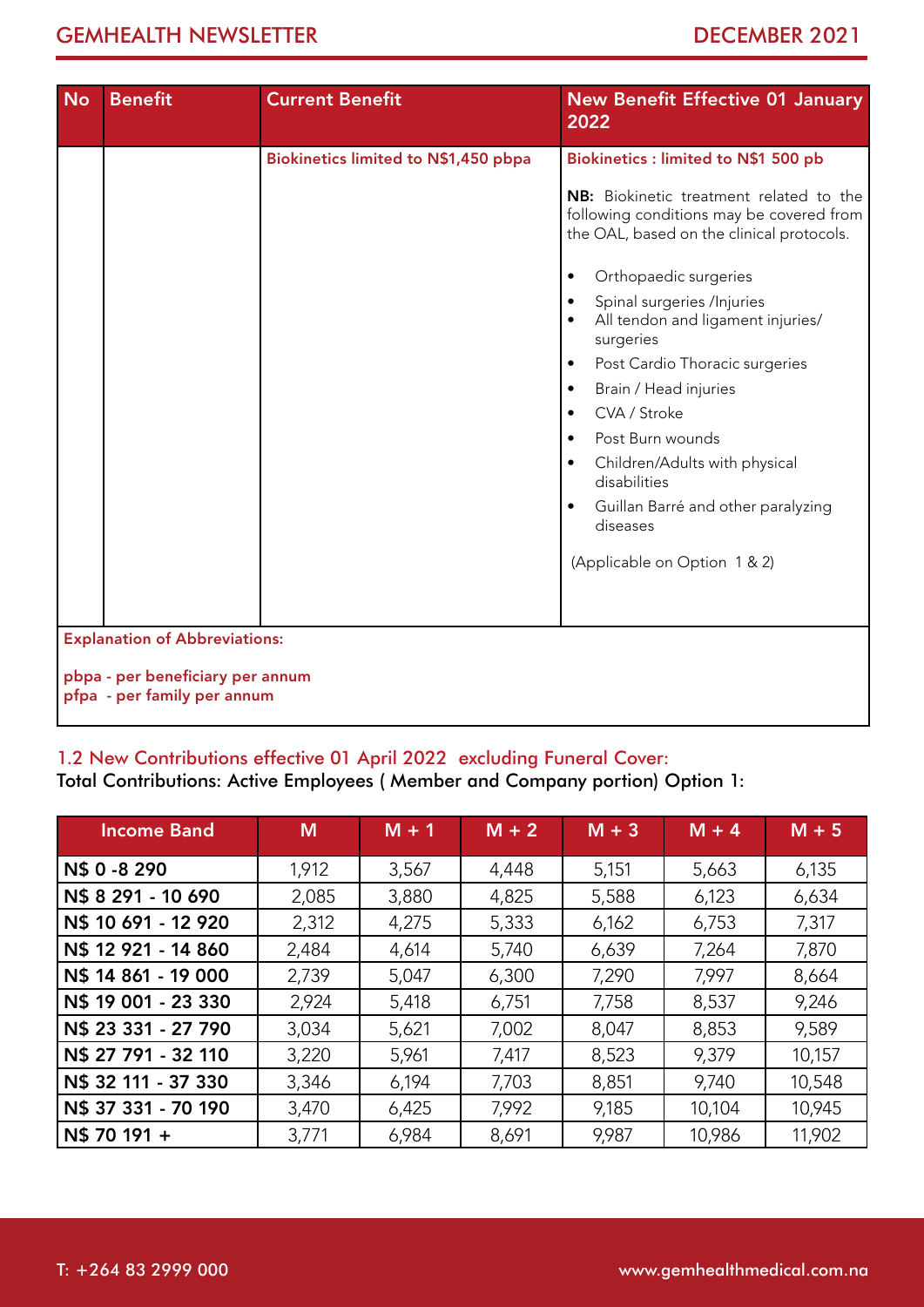| <b>Non-Pensioners - Option 2</b> |                    |       |         |         |         |         |         |
|----------------------------------|--------------------|-------|---------|---------|---------|---------|---------|
|                                  | <b>Income Band</b> | M     | $M + 1$ | $M + 2$ | $M + 3$ | $M + 4$ | $M + 5$ |
|                                  | 8,290              | 1,118 | 2,087   | 2,602   | 3,012   | 3,313   | 3,589   |
| 8,291                            | 10,690             | 1,255 | 2,334   | 2,903   | 3,362   | 3,685   | 3,993   |
| 10,691                           | 12,920             | 1,430 | 2,643   | 3,298   | 3,812   | 4,178   | 4,525   |
| 12,921                           | 14,860             | 1,599 | 2,970   | 3,694   | 4,273   | 4,675   | 5,066   |
| 14,861                           | 19,000             | 1,831 | 3,375   | 4,212   | 4,873   | 5,348   | 5,795   |
| 19,001                           | 23,330             | 1,954 | 3,623   | 4,515   | 5,188   | 5,707   | 6,183   |
| 23,331                           | 27,790             | 2,104 | 3,899   | 4,857   | 5,583   | 6,142   | 6,652   |
| 27,791                           | 32,110             | 2,287 | 4,233   | 5,270   | 6,056   | 6,664   | 7,218   |
| 32,111                           | 37,330             | 2,432 | 4,504   | 5,602   | 6,436   | 7,082   | 7,671   |
| 37,331                           | 70,190             | 2,552 | 4,725   | 5,879   | 6,756   | 7,432   | 8,050   |
| 70,191                           |                    | 2,837 | 5,253   | 6,538   | 7,514   | 8,263   | 8,953   |

Total Contributions: Active Employees ( Member and Company portion) Option 2

## Total Contributions: Pensioners (Member and Company portion) Option 1

| <b>Pensioners - Option 1</b> |                    |         |         |         |          |         |         |
|------------------------------|--------------------|---------|---------|---------|----------|---------|---------|
|                              | <b>Income Band</b> | M       | $M + 1$ | $M + 2$ | $M + 3$  | $M + 4$ | $M + 5$ |
|                              | 8 2 9 0            | 2 3 7 5 | 4 4 3 4 | 5 5 28  | 6400     | 7 0 3 9 | 7 6 24  |
| 8 2 9 1                      | 10 690             | 2 5 9 2 | 4 8 21  | 5 9 9 5 | 6 9 4 5  | 7 609   | 8 2 4 3 |
| 10 691                       | 12 9 20            | 2873    | 5 3 1 2 | 6 6 28  | 7 6 6 0  | 8 3 9 3 | 9094    |
| 12 9 21                      | 14 860             | 3086    | 5736    | 7 1 3 3 | 8 2 5 0  | 9 0 27  | 9781    |
| 14 861                       | 19 000             | 3 4 0 4 | 6 2 7 1 | 7828    | 9057     | 9 9 4 0 | 10769   |
| 19 001                       | 23 330             | 3632    | 6734    | 8 3 9 0 | 9642     | 10 609  | 11 490  |
| 23 331                       | 27 790             | 3769    | 6 9 87  | 8702    | 10 002   | 11 002  | 11 917  |
| 27 791                       | 32 110             | 4 0 0 0 | 7408    | 9 2 1 7 | 10 593   | 11 656  | 12 6 24 |
| 32 111                       | 37 330             | 4 1 5 9 | 7694    | 9572    | 10 9 9 9 | 12 105  | 13 108  |
| 37 331                       | 70 190             | 4 3 1 3 | 7982    | 9933    | 11 417   | 12 5 57 | 13 603  |
| 70 191                       | ۰                  | 4688    | 8680    | 10 800  | 12 411   | 13 6 52 | 14791   |

>>> Continue on next page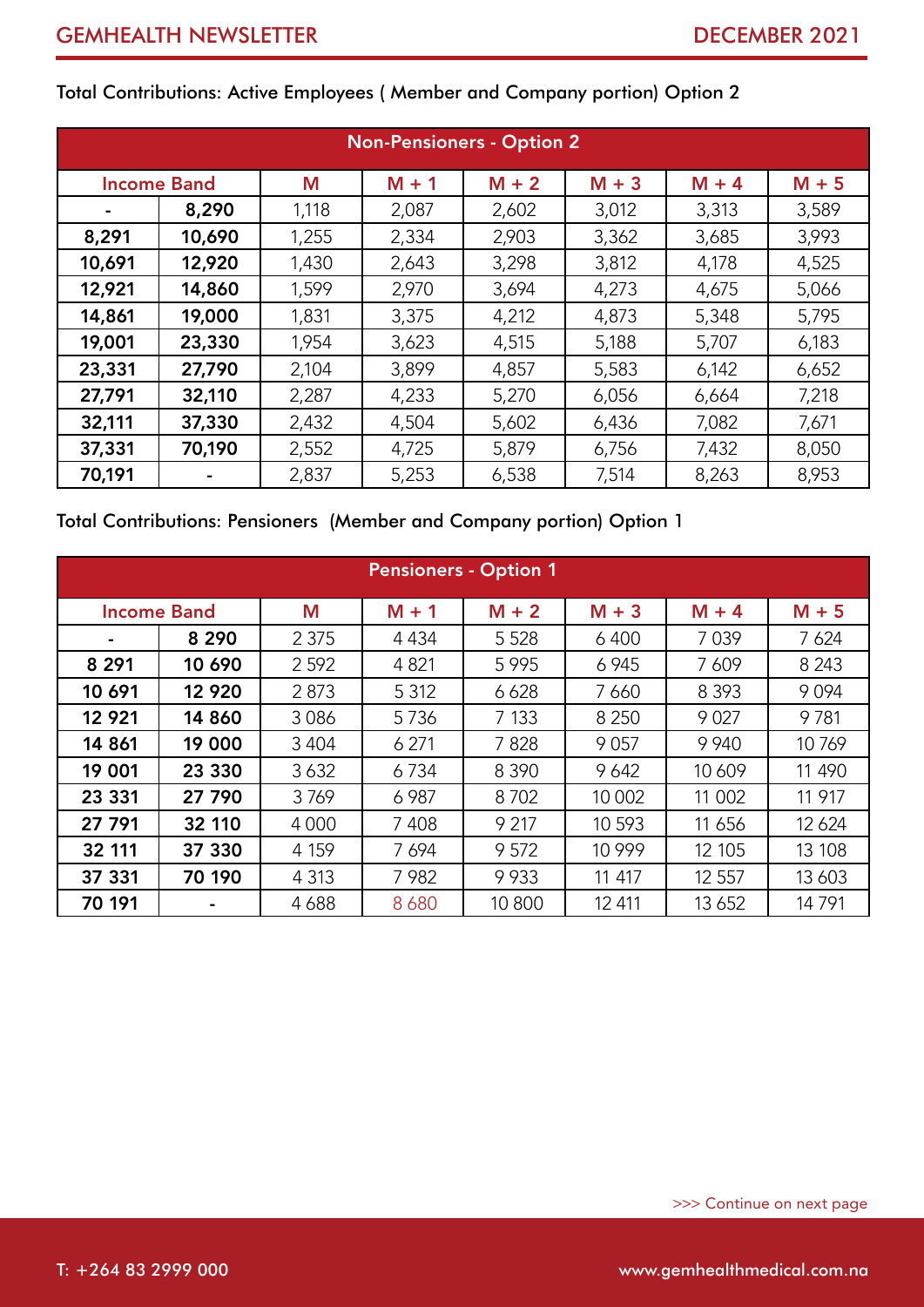| <b>Pensioners - Option 2</b> |                    |         |         |         |         |         |         |
|------------------------------|--------------------|---------|---------|---------|---------|---------|---------|
|                              | <b>Income Band</b> | M       | $M + 1$ | $M + 2$ | $M + 3$ | $M + 4$ | $M + 5$ |
|                              | 8 2 9 0            | 1 3 9 9 | 2609    | 3 2 5 6 | 3768    | 4 144   | 4 4 8 9 |
| 8 2 9 1                      | 10 690             | 1 570   | 2 9 2 0 | 3632    | 4 207   | 4 609   | 4 9 9 4 |
| 10 691                       | 12 9 20            | 1788    | 3 3 0 7 | 4 1 2 5 | 4 7 6 7 | 5 2 2 6 | 5 6 6 0 |
| 12 9 21                      | 14 860             | 2 0 0 1 | 3715    | 4 6 20  | 5 3 4 4 | 5848    | 6 3 3 6 |
| 14 861                       | 19 000             | 2 2 9 1 | 4 2 2 1 | 5 2 7 0 | 6095    | 6689    | 7 2 4 6 |
| 19 001                       | 23 330             | 2 4 4 5 | 4 5 3 4 | 5 6 4 7 | 6488    | 7 140   | 7 7 3 4 |
| 23 331                       | 27 790             | 2633    | 4879    | 6077    | 6983    | 7683    | 8 3 2 0 |
| 27 791                       | 32 110             | 2860    | 5 2 9 6 | 6 5 9 1 | 7 5 7 4 | 8 3 3 5 | 9028    |
| 32 111                       | 37 330             | 3044    | 5634    | 7 0 0 7 | 8050    | 8858    | 9 5 9 5 |
| 37 331                       | 70 190             | 3 1 9 3 | 5 9 1 1 | 7 3 5 4 | 8 4 5 1 | 9 2 9 6 | 10 070  |
| 70 191                       |                    | 3 5 4 9 | 6 5 7 1 | 8 177   | 9 3 9 6 | 10 3 36 | 11 196  |

# Total Contributions: Pensioners (Member and Company portion) Option 2

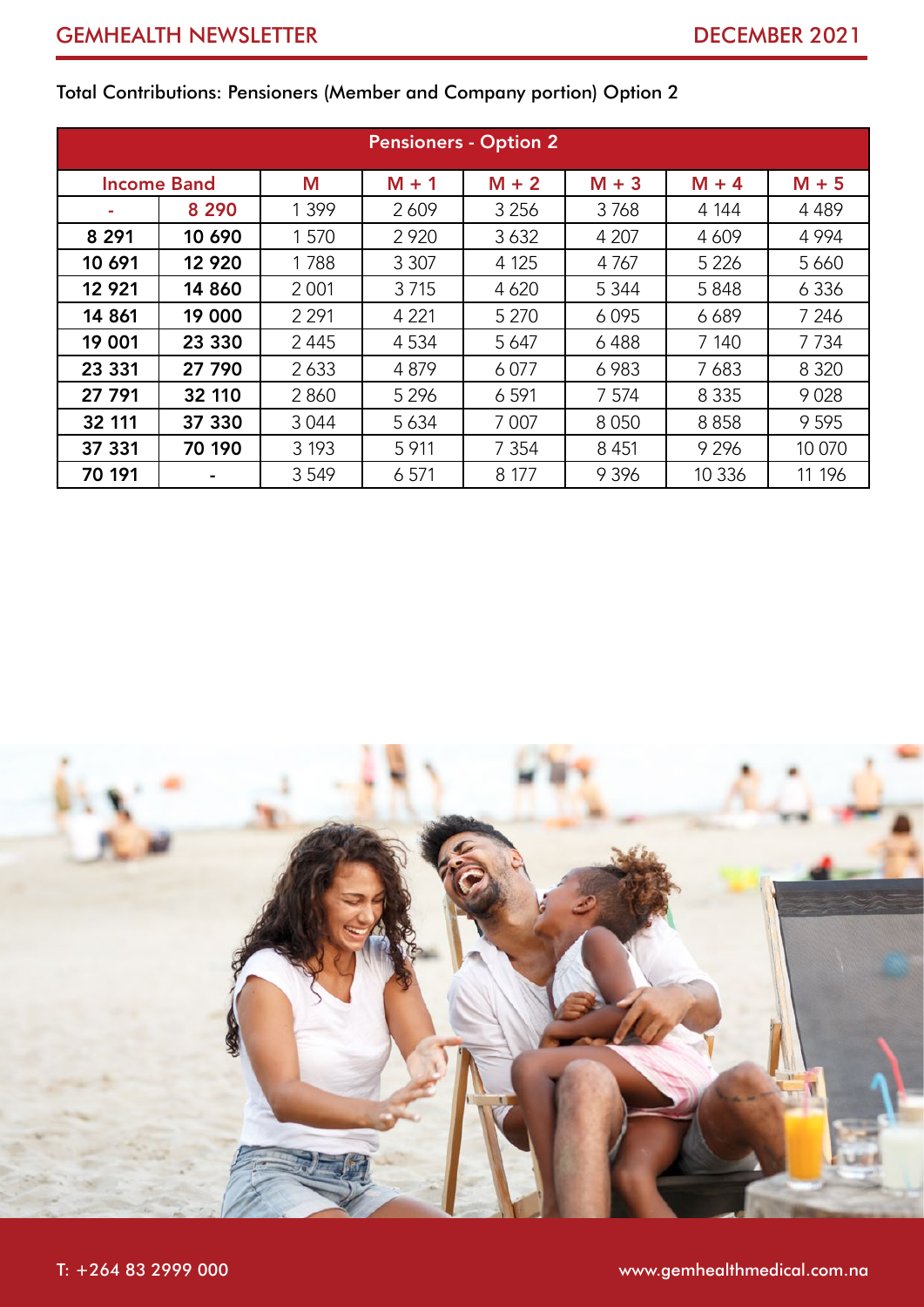## 2. Operating Hours of Prosperity Health Offices over the Festive Season

| <b>No</b>      | <b>Office</b>                                                       | <b>Operating Hours &amp; Additional Information</b>                                                                                       |
|----------------|---------------------------------------------------------------------|-------------------------------------------------------------------------------------------------------------------------------------------|
| 1              | <b>Prosperity Head Office</b><br>Windhoek                           | Office will remain open, operating on all<br>working days except Public Holidays<br>Normal working hours will be from 08h00<br>till 17:00 |
| $\overline{2}$ | <b>Tsumeb</b><br>Ongwediva<br>Oranjemund<br>Walvisbay<br>Swakopmund | All Offices will remain open operating<br>normal working hours from 08h00 till<br>17:00                                                   |

After hour /emergency numbers: Hospital Authorisations (After hours): 0811457233 Emergency Evacuation /Ambulance Services: 924 Health News

## 3. Health News

## 3.1 Safety tips for Covid during the festive season



We are fast approaching the festive season , and If there is anything that we have learnt over the past few months of the Covid Pandemic, it's the three C's of danger namely Crowds, Closed environments, and Close contact. With the recent outbreak of the new Omicron variant , members are cautioned to remain alert and take the necessary precautions.

Traditionally, the festive season is the time when many of us travel long distances to celebrate the season with our loved ones and as we all aware travelling, increases the chances of getting and spreading the virus that causes COVID-19 and we need to ensure that we adhere to the regulation and not expose ourselves.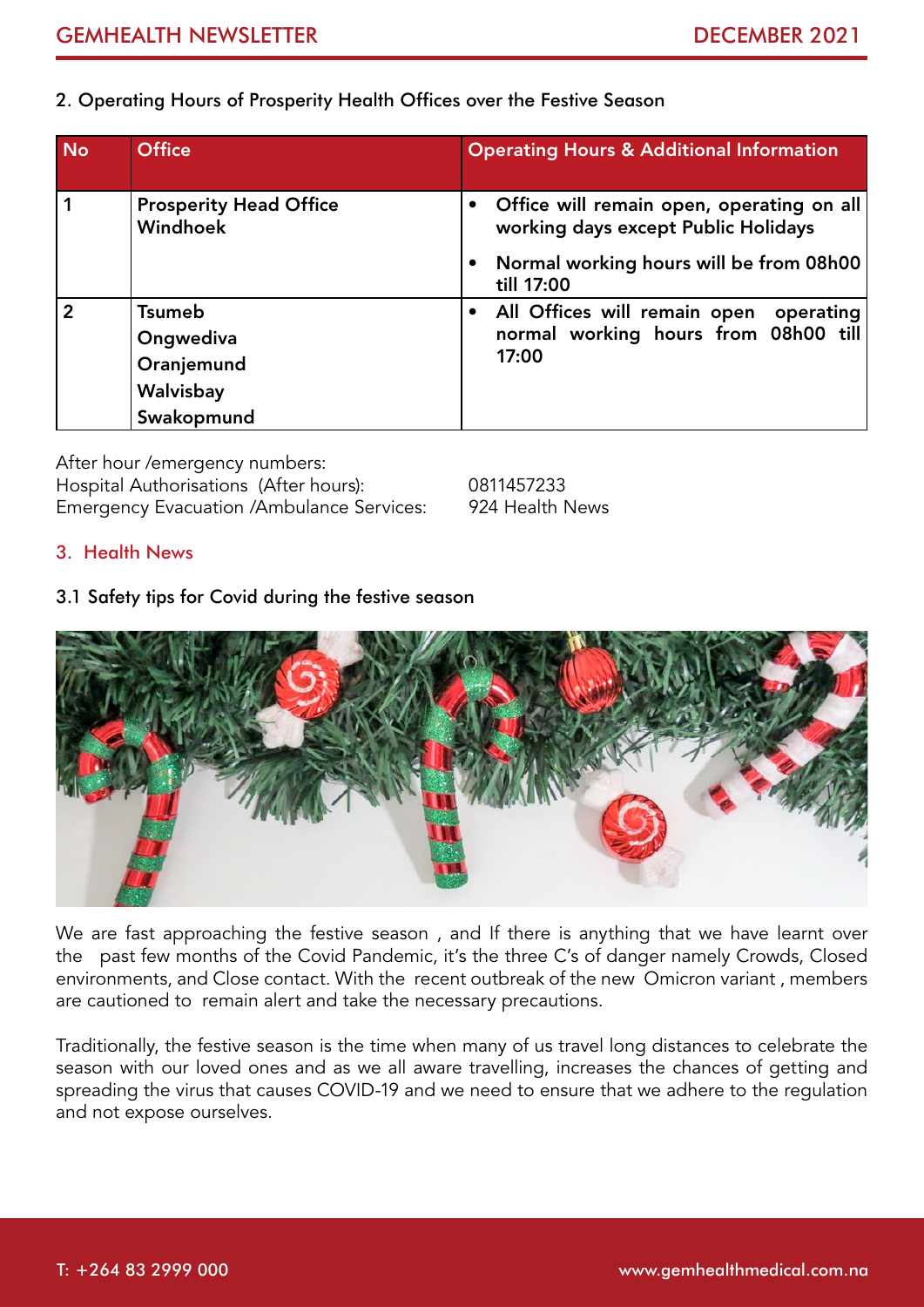Below is a few tips how we can protect ourselves over the festive season:

- Wear a mask that covers both the mouth and nose when you are outside of your home.
- Wash your hands often with soap and water for at least 20 seconds or use hand sanitizer that contains at least 60% alcohol.
- Avoid crowded gatherings
- Avoid using excessive alcohol that may alter judgment and make it more difficult to practice COVID-19 safety measures.
- Stay at least 6 feet (about 2 arm lengths) away from other people.
- Monitor yourself and household members for symptoms of COVID-19.

## 3.2 How to keep fit during the festive season

With the festive season fast approaching , training & diet will take a backwards step on everyone's list of priorities. We tend to ruin our usual diets during the festive season, and as a result, gain additional weight that make us feel guilty. We should always remember that we are still able to enjoy the festive season and stay fit at the same time! Below are a few useful tips that might help :

## Eat Less and more often

Distribute your meals evenly throughout the day, and do not eat everything at once. Eat your dinner earlier and have a nice walk before going to bed

#### Avoid Skipping Meals

Don't skip meals, especially breakfast! Even though it can be tempting to skip on certain meals, believing that it will make up for the treats you consumed in the previous day, don't do it because it will only lead to counterproductive results.

## Eat Before Heading Out

It is best that you eat something before heading out to visits or family dinners. By doing so, you will no longer be tempted to eat a lot or overindulge yourself since you have already eaten. Skipping on meals is not a good idea either, because you will only be forced to eat more later.

## Drink With Moderation

It is best to regulate your drinking since alcohol, coke or other juices can add calories.

#### Drink a Lot Of Water

This can reduce your appetite as well as keep you hydrated at all times. And it will also prevent a possible hangover if you overdo it with alcohol.

#### Be Active

You should still perform your fitness routine whenever possible and if you can't do that, simply walk more, park your car some distance away from the store or just use the stairs!

## Spend some time outdoors

Make the holidays a family affair and plan outdoor activities where everyone is involved.